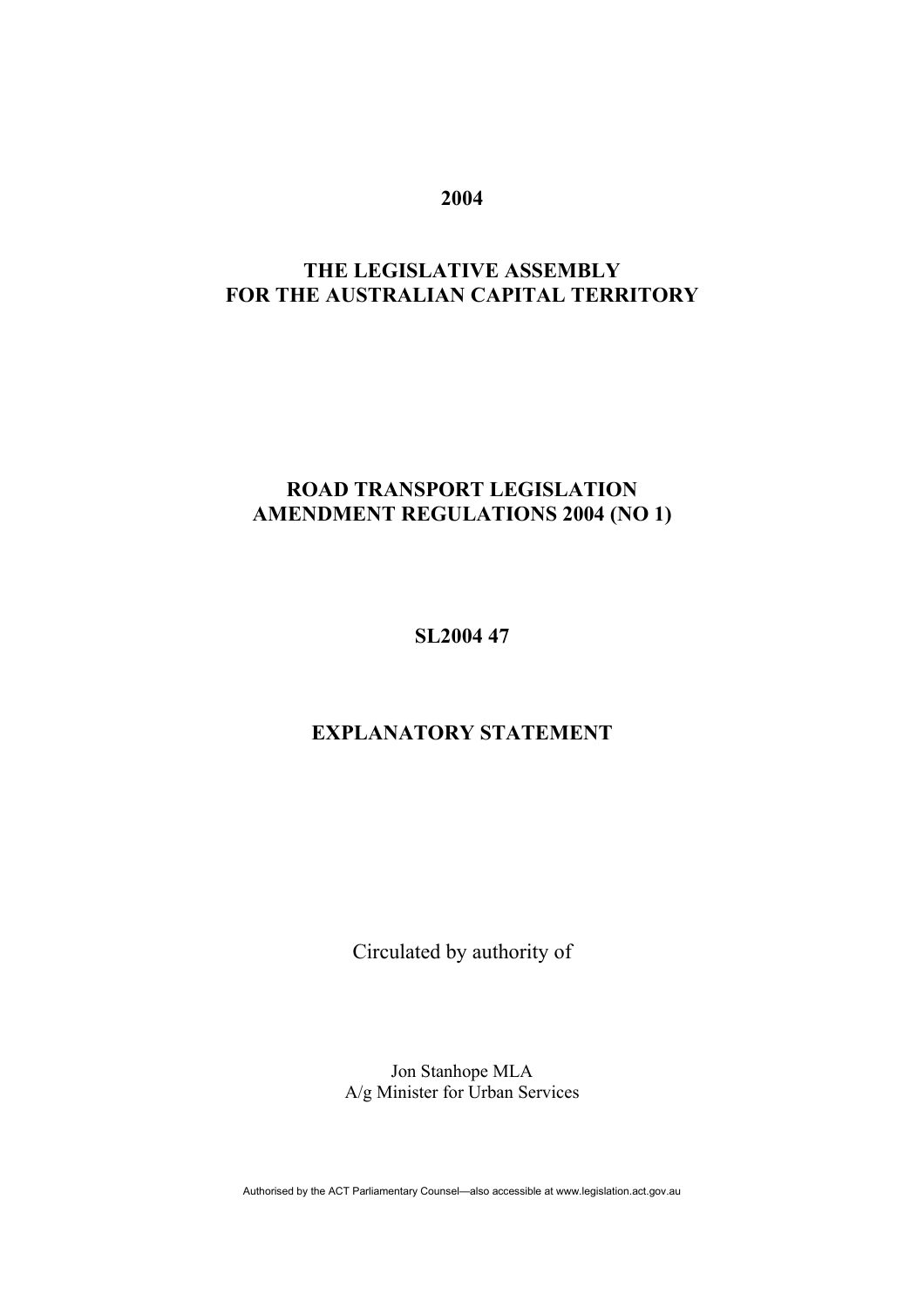# **AUSTRALIAN CAPITAL TERRITORY**

# **ROAD TRANSPORT LEGISLATION AMENDMENT REGULATIONS 2004 (NO 1)**

# **EXPLANATORY STATEMENT**

# **Overview**

The Road Transport Legislation Amendment Regulations 2004 (No 1) update a number of regulations to improve the administration of the Road Transport legislation.

In particular, these regulations:

- (a) Allow driving instruction vehicles to be fitted with a dual control accelerator;
- (b) Amend or delete a number of items in the Service Standard Schedules for bus and taxi accreditation, as they have been found unnecessary for an effective accreditation regime;
- (c) Provide that certain new models of speed measuring devices are approved laser speed measuring devices;
- (d) Modify references to radar devices and testing authorities as a result of operational changes;
- (e) Facilitate the use of new mediums to store digital camera images; and
- (f) Include various other technical amendments to adopt changed requirements or to bring the regulations into line with current drafting practice.

# **Detail**

# **Regulation 1 – Name of Regulations**

This is a formal provision which sets out the name of the amending Regulations.

# **Regulation 2 – Commencement**

This regulation provides for the commencement of the regulations the day after their notification day.

# **Part 2**

# **Regulation 3 – Legislation amended – pt 2**

This regulation specifies that Part 2 of the amending Regulations amends the Road Transport (Driver Licensing) Regulations 2000.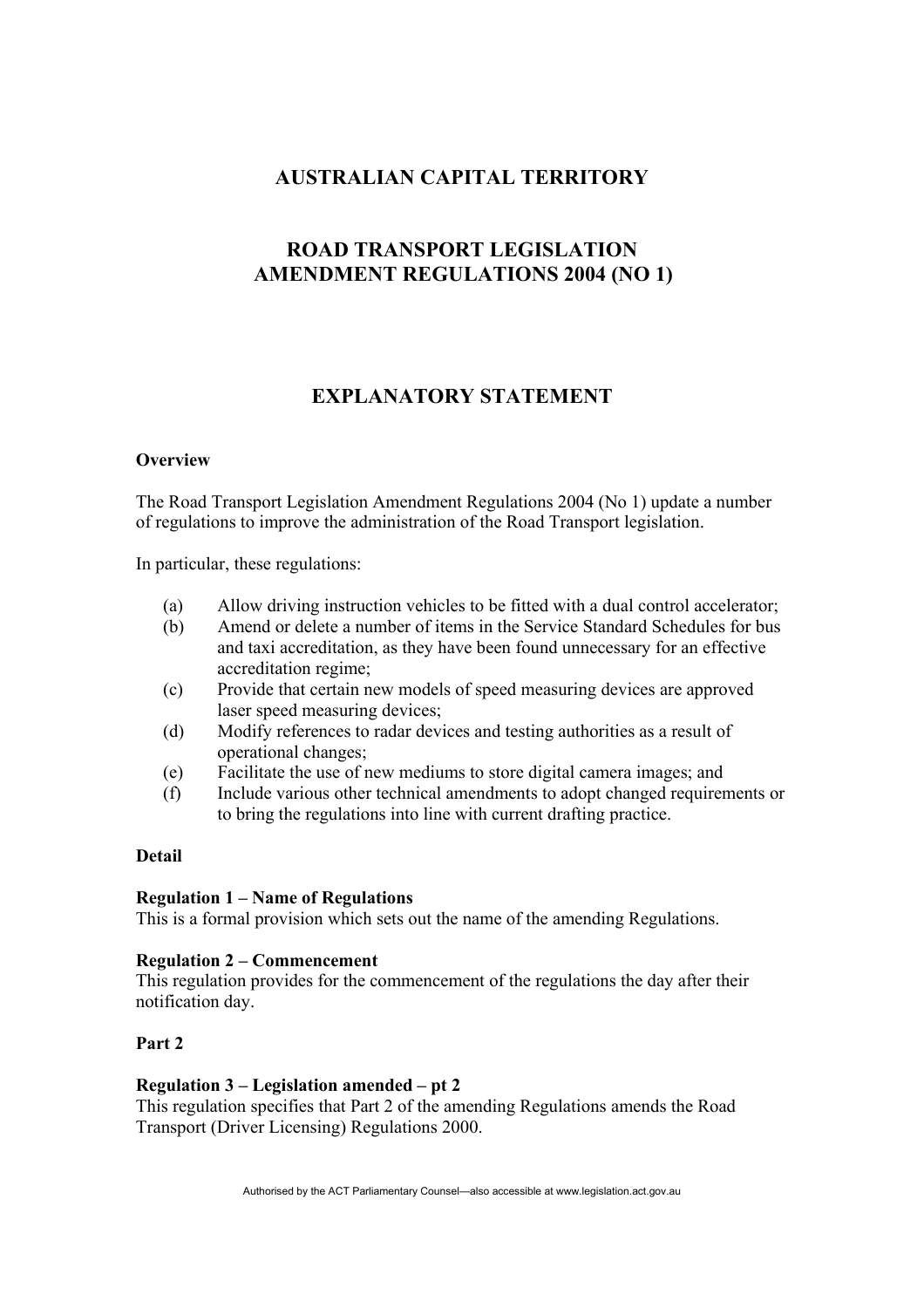## **Regulation 4 – Regulations 3 and 4**

This regulation brings regulations 3 and 4 dealing with the dictionary and notes in the regulations into line with current drafting practice. It also clarifies that the Criminal Code applies to certain offences under the regulations, such as the offence of driving a vehicle that has a foot-operated accelerator on the passenger side (regulation 12 refers).

## **Regulations 5 to 9**

These regulations make minor changes in line with current drafting practice. Regulation 7 clarifies that an applicant for a public vehicle licence must have undertaken an approved training course within the 1-year period before the application is made.

## **Regulations 9, 10 and 11 – Regulation 114(1)(c) and (d) and regulation 114(2)**

These amendments clarify that the requirement to have a dual control vehicle does not apply to a driving instructor if the vehicle is provided by the person being instructed or assessed.

## **Regulation 12 – New regulation 114A**

The purpose of this new regulation is to allow driving instruction vehicles to be fitted with a dual control accelerator, to assist in the teaching of students. A dual control accelerator is currently not permitted in driving instruction vehicles.

This new regulation makes it an offence for a person to drive a vehicle that has a footoperated accelerator on the passenger side, subject to the following exceptions:

- The person is under driving instruction;
- The accelerator is inoperable; or
- The vehicle has full dual controls.

The offence is a strict liability offence and there is a maximum penalty of 20 penalty units.

## **Regulation 13 – Dictionary heading**

This amendment is consequential on the renumbering of regulation 3 as regulation 2.

## **Regulations 14 to 20**

These regulations make minor changes to a number of definitions in the regulations in line with current drafting practice.

## **Part 3**

## **Regulation 21 – Legislation amended – pt 3**

This regulation specifies that Part 3 of the amending Regulations amends the Road Transport (Offences) Regulations 2001.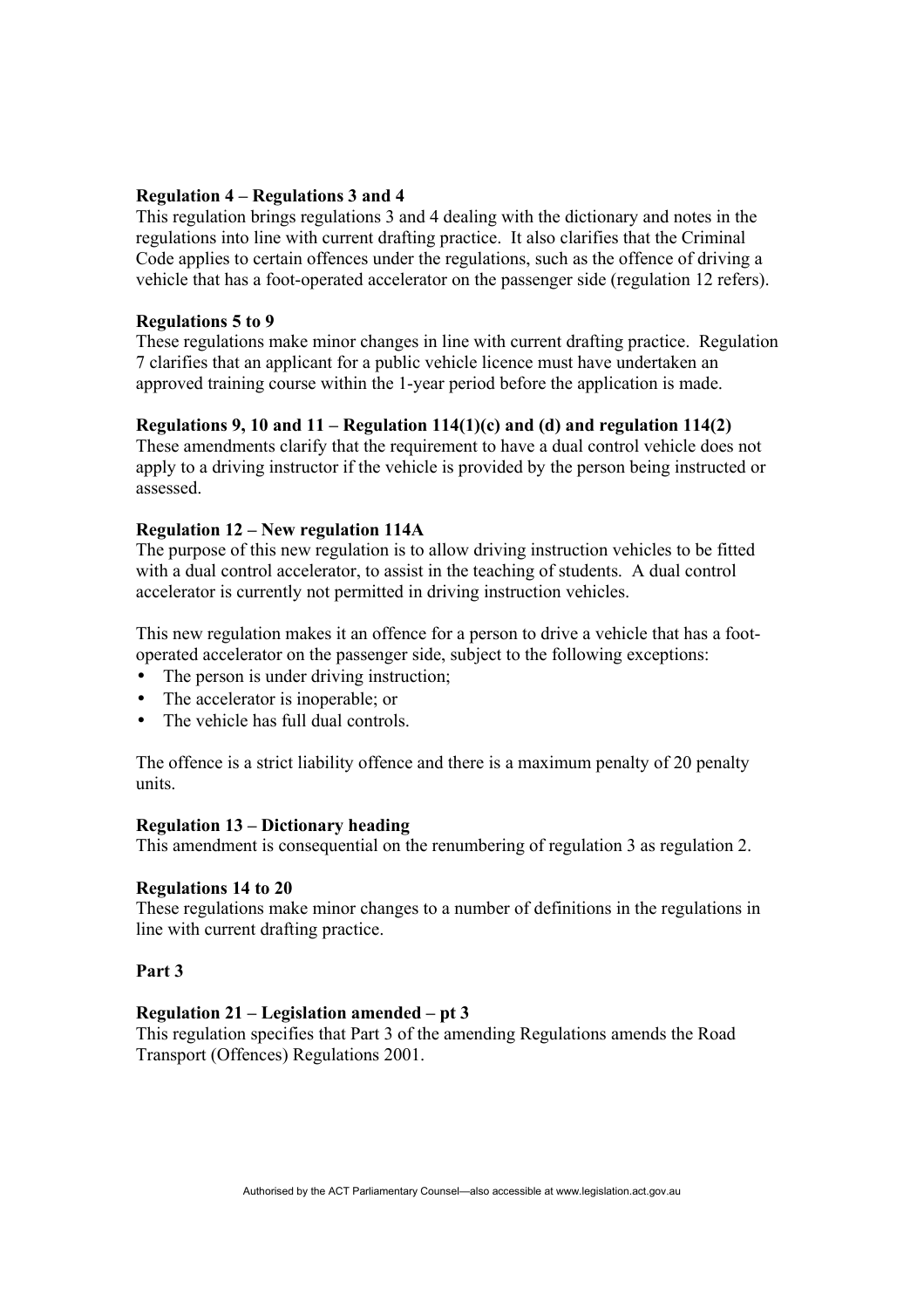## **Regulation 22 – Regulation 8(1)(a)**

This regulation substitutes a new reference to offences in the Australian Road Rules, as a result of recent amendments to those Rules.

## **Regulation 23 – Schedule 1, part 1.6, item 40**

This regulation amends the Road Transport (Offences) Regulations 2001 to include in Schedule 1 the new short title and infringement notice penalty amount for the offence contained in new regulation 114A. The effect of this is that a person who drives a dual accelerator vehicle may be issued an infringement notice and be liable to pay a penalty of \$76.

## **Part 4**

## **Regulation 24 – Legislation amended – pt 4**

This regulation specifies that Part 4 of the amending Regulations amends the Road Transport (Public Passenger Services) Regulations 2002.

## **Regulation 25 – Regulation 13**

This regulation deals with the amendment of accepted service standards for accredited persons.

New regulation 13A is inserted to provide that the Road Transport Authority (RTA) may ask an accredited person to agree to an amendment to the person's accepted service standards. This action would be taken where the RTA considers it necessary to ensure the person provides a safe, reliable and efficient regulated service. For example, the RTA may ask the person to amend the accepted service standards to include that the accredited operator of the bus service will give every driver a copy of the service standard for driving hours.

## **Regulation 26 – Regulation 14(1), example 2**

New regulation 14(1), example 2, inserts 'convicted' of a mandatory disqualifying offence as an example of a circumstance that would result in the particulars in an application for accreditation becoming inaccurate, and about which the accredited person must notify the RTA in writing.

## **Regulation 27 – Schedule 1 heading**

This regulation inserts a reference to 'reg 13A' as a cross-reference to Schedule 1 Service Standards. This amendment is consequential upon the insertion of new regulation 13A by Regulation 25.

## **Regulations 28 to 36**

A review of RTA policies and guidelines for bus and taxi accreditation applications found that several items in the Service Standards Schedules were not essential standards, or not expressed in a useful way, based on experience with the accreditation regime since it was introduced in 2002. These items are amended or deleted.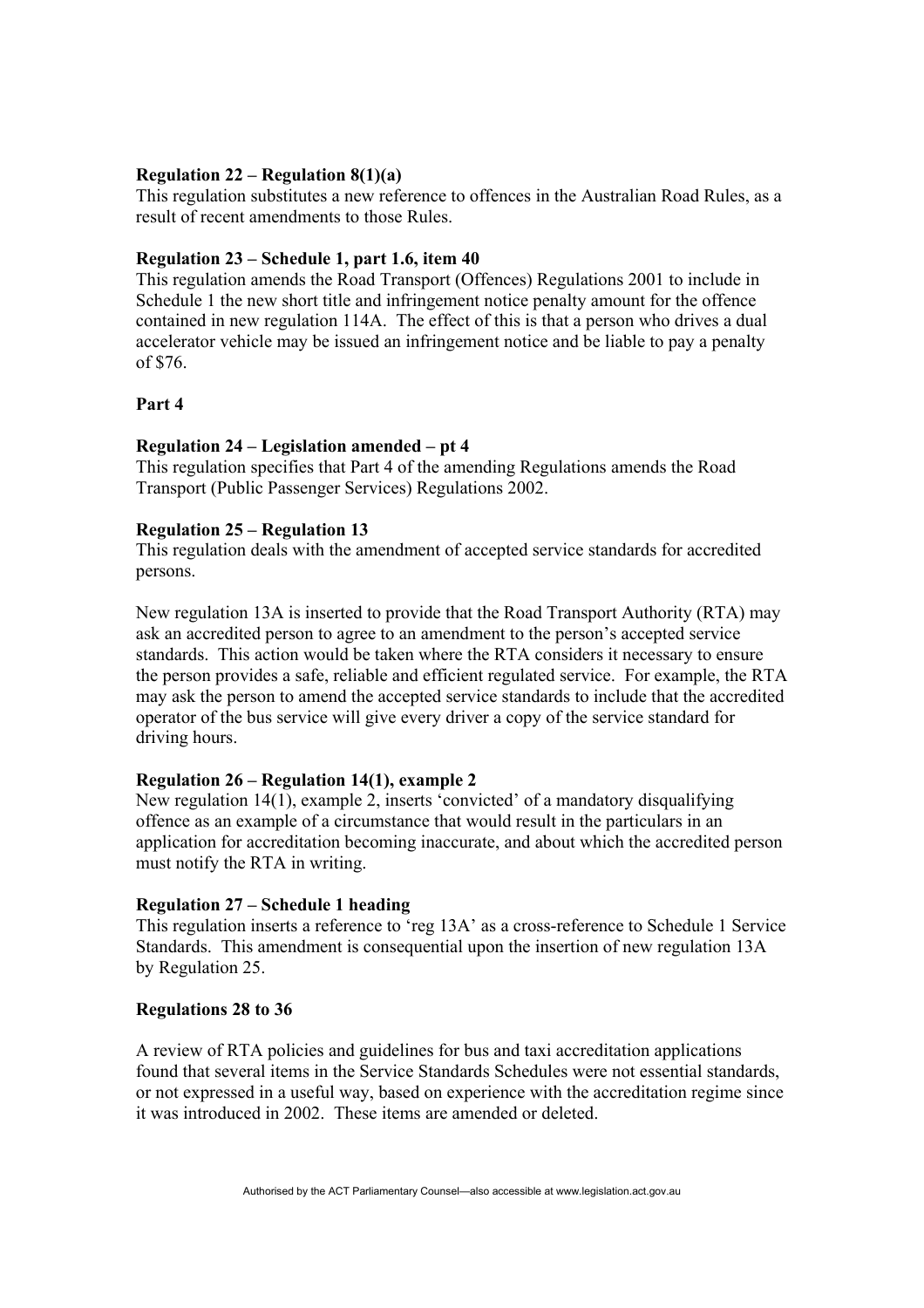## **Regulation 28 – Schedule 1, part 1.1, paragraphs (d) and (e)**

This regulation deals with service standards for cleaning, maintaining, servicing and repairing buses.

Paragraph (d), in part, requires a service standard for the operation of cleaning facilities and the training of people who carry out cleaning of vehicles. As it is unlikely that specialist cleaning services or training would be required for buses this part of the requirement is deleted. The service standard for cleaning in general is retained in paragraph (c).

Paragraph (d) is also separated into two service standards, one as described above and the other as new paragraph (e). Paragraph (e) is now a separate service standard to deal with the situation where another person carries out the servicing, maintenance or repairs on behalf of the accredited operator. It requires that the accredited operator demonstrates the steps taken to ensure the services will comply with the Act.

Repealed paragraph (e) provided a service standard for the auditing of records and systems. The requirement is not applicable to bus operators as they are not required to report on performance or financial status. The requirement is not related to RTA audits of operators for compliance with the legislation and accepted service standards.

# **Regulation 29 – Schedule 1, part 1.1, paragraph (f) (ix) to (xi)**

Existing paragraph (f) provides a service standard about ensuring an adequate number of buses are available to operate the service. This standard is not relevant to tour and charter operators and, for regular route service providers, the matter is more appropriately dealt with under the service requirements of a service contract under section 17 of the *Road Transport (Public Passenger Services) Act 2001.* 

Existing paragraphs  $(x)$  and  $(xi)$  are renumbered as paragraphs  $(ix)$  and  $(x)$ .

## **Regulation 30 – Schedule 1, part 1.2, paragraph (b) (iv)**

This regulation deals with the service standard for the driving hours of taxi drivers. Unlike heavy vehicle drivers, including drivers of buses, no policies have been developed locally or nationally on driving hours for taxi drivers and paragraph (b) (iv) is therefore deleted.

## **Regulation 31 – Schedule 1, part 1.2, paragraph (b) (viii)**

This paragraph is amended to clarify that the service standard is about how the taxi network processes Taxi Subsidy Scheme vouchers not the operation of the Scheme itself.

## **Regulation 32 – Schedule 1, part 1.3, paragraph (b)**

This paragraph about the parking arrangements for taxis is omitted as parking arrangements for taxis do not raise the same residential amenity issues as might be generated by parking arrangements for larger vehicles like buses.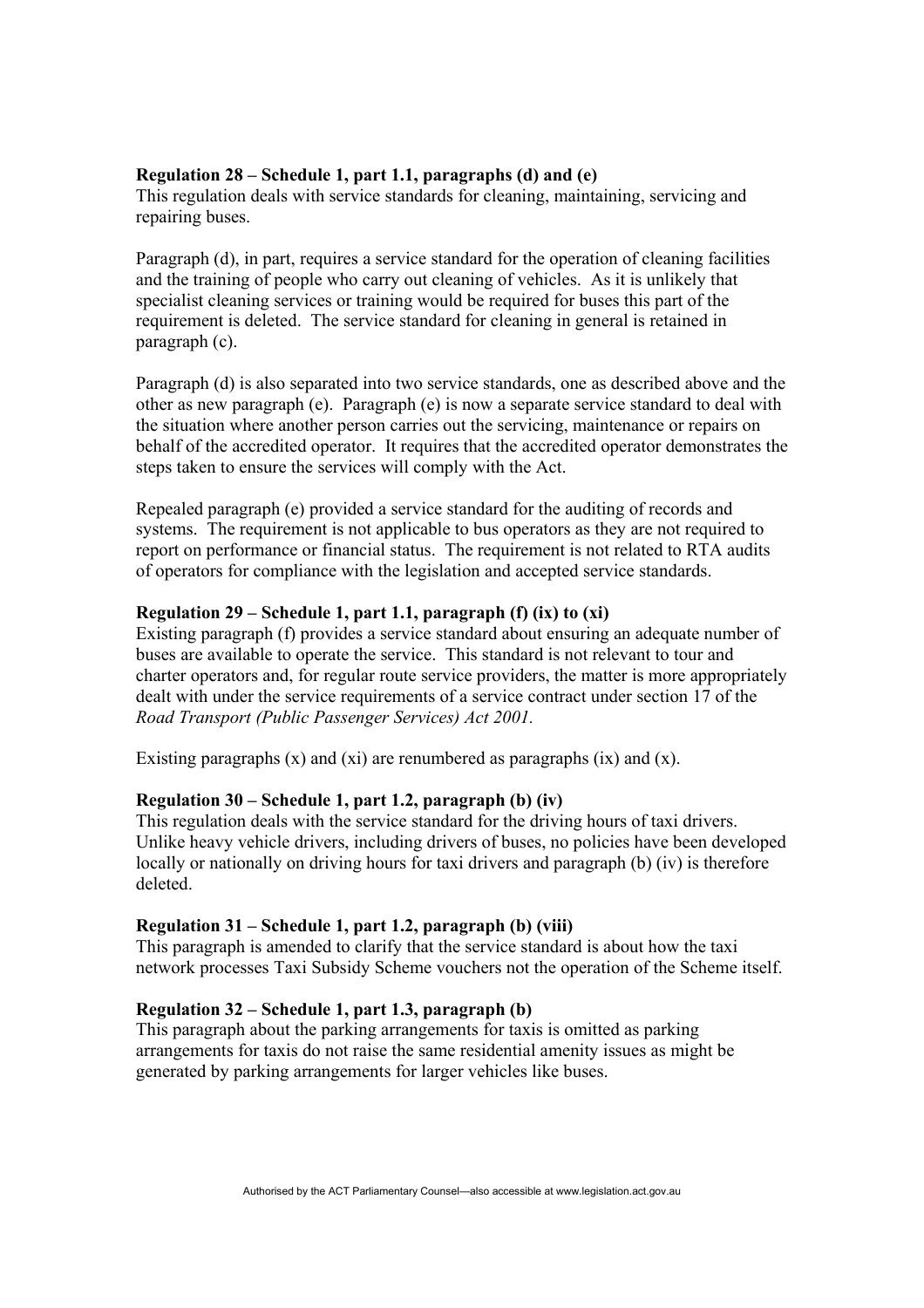## **Regulation 33 – Schedule 1, part 1.3, paragraphs (d) and (e)**

This regulation deals with service standards for cleaning, servicing, maintaining and repairing taxis.

Paragraph (d), in part, requires a service standard for the operation of cleaning facilities and the training of people who carry out cleaning of vehicles. As it is unlikely that specialist cleaning services or training would be required the part of the requirement dealing with this is deleted. The service standard for cleaning in general is retained in paragraph (c).

Paragraph (d) is also separated into two service standards, one as described above and the other as new paragraph (e). Paragraph (e) is now a separate service standard for the situation where another person carries out the servicing, maintenance or repairs on behalf of the accredited operator. It requires that the accredited operator demonstrates the steps taken to ensure the services will comply with the Act.

Repealed paragraph (e) provided a service standard for the auditing of records and systems. The requirement is not applicable to taxi operators as they are not required to report on performance or financial status. The requirement is not related to RTA audits of operators for compliance with the legislation and accepted service standards.

## **Regulation 34 - Schedule 1, part 1.3, paragraph (f) (iii)**

This regulation deals with the service standard for the driving hours of taxi drivers. Unlike heavy vehicle drivers, including drivers of buses, no policies have been developed locally or nationally on driving hours for taxi drivers and the provision is therefore deleted.

## **Regulation 35 – Schedule 1, part 1.3, paragraph (f) (vi)**

This regulation deals with the arrangements for standby taxis. It has become apparent, since the implementation of the accreditation scheme, that arrangements for standby taxis are satisfactorily dealt with as part of the vehicle registration scheme and therefore the paragraph is deleted.

## **Regulation 36 - Schedule 1, part 1.3, paragraph (f) (viii)**

This regulation deals with the service standard for customer complaints. The standard is amended to encompass all complaints, not just those referred to the operator by the network.

## **Regulation 37- Schedule 1, part 1.3**

This regulation is a technical amendment.

## **Regulation 38 – Dictionary, definition of accepted service standard**

This regulation inserts in the dictionary a new definition of "accepted service standard" and is consequential upon regulation 25.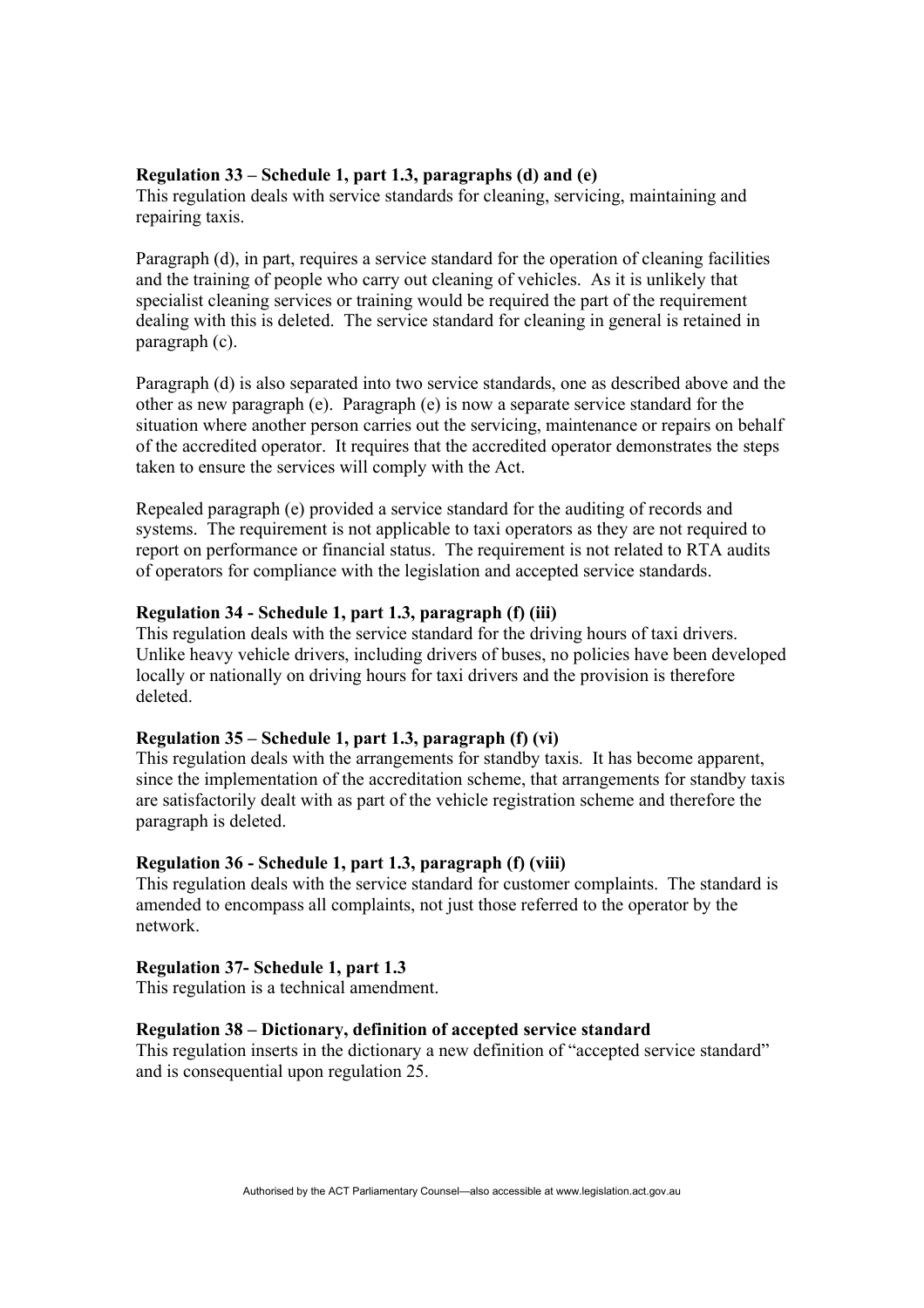# **Part 5**

# **Regulation 39 – Legislation amended – pt 5**

This regulation specifies that Part 5 of the amending Regulations amends the Road Transport (Safety and Traffic Management) Regulations 2000.

## **Regulation 40 – Regulation 102, definition of laser speed measuring device**

The current definition of a "laser speed measuring device" in regulation 102 includes the "Laser Technology Inc. LTI 20-20 UltraLyte." Two other devices, the "Laser Technology Inc. LTI 20-20 UltraLyte LR" and "Laser Technology Inc. LTI 20-20 Compact" are variants of this model, with a number of different features. This amendment includes these variants in the definition of "laser speed measuring device" as separate devices.

# **Regulation 41 – Regulation 102, definition of radar speed measuring device**

This amendment deletes references to four radar devices which are no longer in service.

# **Regulation 42 – Regulation 102, definition of testing authority, paras (b) and (c)**  This regulation:

- deletes a reference to a testing authority which is no longer required as slant radar devices are no longer in operation;
- includes a reference to an organisation that holds National Association of Testing Authorities accreditation so that such an organisation can be used for the testing of laser speed measuring devices; and
- includes a new reference to the National Measurement Institute, as a result of relocation and renaming of the former National Measurement Laboratory of the CSIRO.

# **Regulation 43 – Regulation 102, new definition of WORM disk**

The current definition of WORM disk, in regulation 107A, refers to a device consisting of a "magneto-optical write once read many disk". This new definition deletes the term "magento-optical" to facilitate the use of new mediums, such as DVD, for the storage of camera images. This will not result in any reduced integrity in the storage of such images.

# **Regulation 44 – Regulation 104**

Repealed regulation 104 dealt with the major testing of traffic offence detection devices. This regulation has been replaced with three new regulations 104, 104A and 104B as a result of the new reference, in Regulation 42 above, allowing an organisation that holds NATA accreditation to be used for the testing of laser speed measuring devices.

New regulation 104 deals with the major testing of laser speed measuring devices and provides that tests must be undertaken in accordance with Australian Standard AS 4691.1-2 Laser Based Speed Detection Devices. This recent Standard, dating from August 2003, provides performance specifications, device requirements, and operating procedures for laser based speed detection devices.